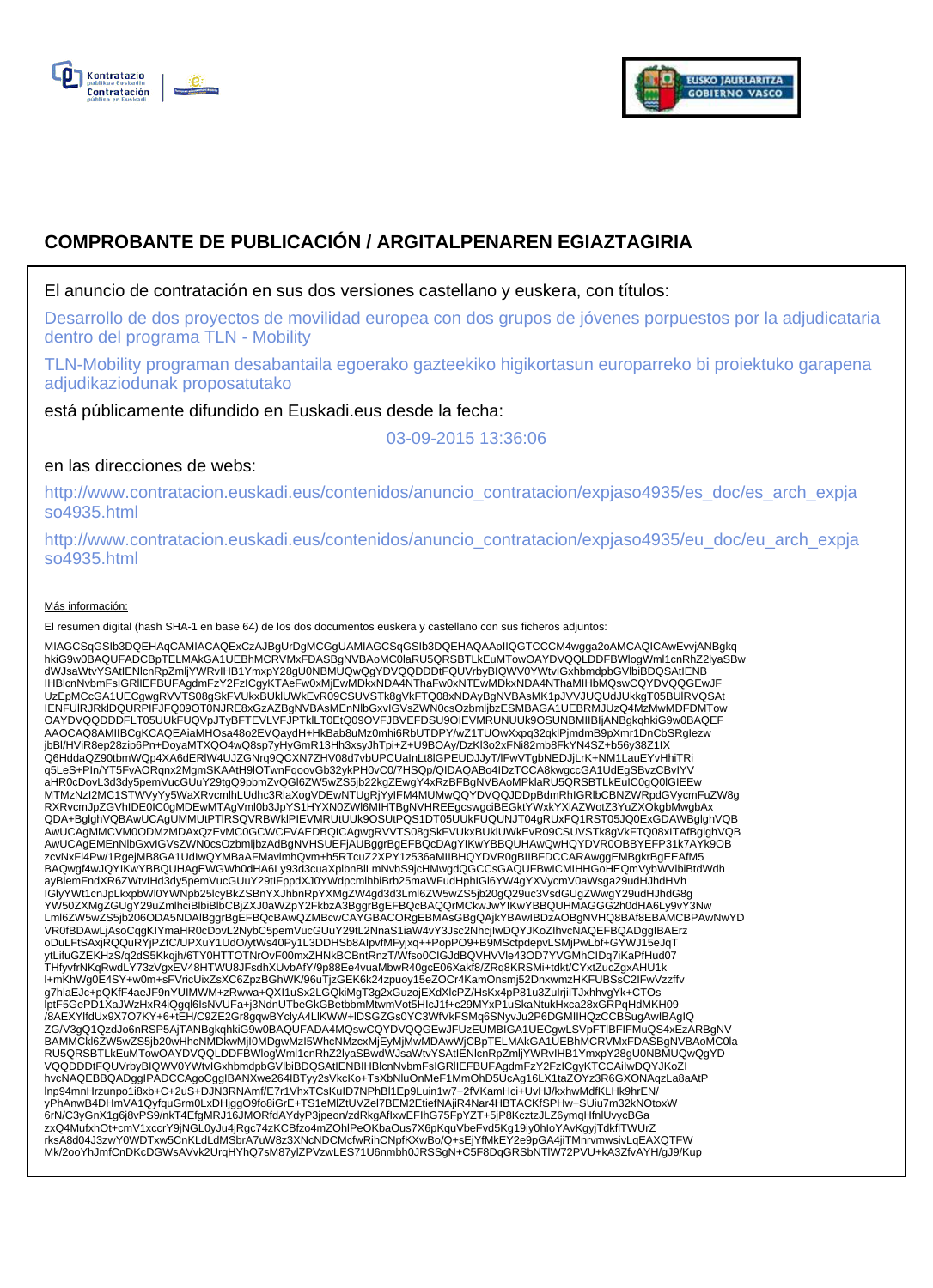



wQV7we5pjoEvAgMBAAGjggHZMIIB1TCBxwYDVR0RBIG/MIG8hhVodHRwOi8vd3d3Lml6ZW5wZS5jb22BD2luZm9AaXplbnBlLmNv www.you.com/account/state/state/state/state/state/state/state/state/state/state/state/state/state/state/state/<br>https://www.you.com/account/state/state/state/state/state/state/state/state/state/state/state/peiBUMTA1NSBG<br>DwY FB0cZQ6o8iV7tJHP5LGx5r1VdGwFMDoGA1UdIAQzMDEwLwYEVR0gADAnMCUGCCsGAQUFBwIBFhlodHRwOi8vd3d3Lml6ZW5wZS5j b20vY3BzMDcGCCsGAQUFBwEBBCswKTAnBggrBgEFBQcwAYYbaHR0cDovL29jc3AuaXplbnBlLmNvbTo4MDk0MDMGA1UdHwQsMCow KKAmoCSGImh0dHA6Ly9jcmwuaXplbnBlLmNvbS9jZ2ktYmluL2FybDIwDQYJKoZIhvcNAQEFBQADggIBAGIW+Gd1JbFYeqBoj2JC uzXJCnK5vzjo0nvcS53SaQGynbXNCHwUVAL6rbQ8hP5fEgdSHm0YuikkcqeYrTj+w7S3PbF6Rpbolp8/kGAS8feow+XBEv6DPI1Z 3DCCnrp2dFjGSs2te2zbS1l4Cl3rbaeWkuU4+JPBdwJr7snvk+KREn37dOUFhxohJWXMSQUcx85bpaeQUUIs9PEAC11iU0FVGanr 42FBMjYYjzwir/dQQtMDtVlKy3ui+Uz5qOnlyWxl32cgJt78Zsu30uietM0lOaXGYEtegCgWCkVY5OFOUZwXeFnmrylPw4wwN+qB jyzlX2+bgS6ghHq5SNH6Wn3rYcOQxWGP5CQRG0FPIjRXOhXGN35CeUeesVBKjY/YYXOCbPyLTCxUWwPMo33cCr+11jn1ZlnNw4Ep AKVTMRQwEgYDVQQKDAtJWKVOUEUgUy5BLjE6MDgGA1UECwwxQVpalFppdXJ0YWdpcmkgcHVibGlrb2EgLSBDZXJ0aWZpY2FkbyBw<br>dWJsaWNvlFNDQTFEMEIGA1UEAww7RUFFa28gSEFIdGFrbyBsYW5naWxlZW4gQ0EgLSBDQSBwZXJzb25hbCBkZSBBQVBQIHZhc2Nh<br>cyAoMikCAwEvvjAJBgUr -you.uxy=n=nyin=gsimpathyty=nyin=gsimpathyty=nyin=gsimpathyty=nyin=gsimpathyty=castled=diagon=gsimpathyty=diagon=gsimpathyty=diagon=gsimpathyty=diagon=gsimpathyty=diagon=gsimpathyty=diagon=gsimpathyty=diagon=gsimpathyty=di YBRNeuELqLYUYUBn+R0V5qIw2aQDnrU8oEaw+0l7Lv8dMH47ozZfmBwnaDFL4eNtjqqwA1K/HwfRq6ZCKDvt6eh3UPUOunHvT/oV fDPcT4oLhk+ezbJyMeO5VPkgjZC7ay/GBTNv0rJwRyG3VixljYx9v/g8vswH6G/5nh6q1DMteZ6123VdqttiJY/k2Mu91swAAAAAAA=

#### fue sellado en el tiempo digitalmente por:

CN=KONTRATAZIO ELEKTRONIKOA-CONTRATACION ELECTRONICA,serialNumber=S4833001C,OU=sello electrónico,OU=ZIURTAGIRI ONARTUA - CERTIFICADO RECONOCIDO, O=EUSKO JAURLARITZA/GOBIERNO VASCO, C=ES

#### obteniéndose el sello:

MIITrzADAgEAMIITpgYJKoZIhvcNAQcCoIITIzCCE5MCAQMxCzAJBgUrDgMCGgUAMHAGCyqGSIb3 DQEJEAEEoGEEXzBdAgEBBgk<br>rBgEEAfM5AwMwITAJBgUrDgMCGgUABBQHcQqtwwXomQCcFpAGbA0e IpMp4wIQUfIIXScx7uFV6DCmAUBqkRgPMjAxNTA5MDMxMT<br>M2MDZaAgcQGPujX3uqoI - MIDAWMFowgYIXCZAJBgNVBAYTAkVTMRQwEgYDVQQKDAtJWkVOUEUgUy5BLjE6 MDgGA1UECwwxQVpalFppdXJ0YWdpcmkgcHVibG Irb2EgLSBDZXJ0aWZpY2FkbyBwdWJsaWNvIFND QTEhMB8GA1UEAwwYQ0EgVGVrbmlrb2EgLSBDQSBUZWNuaWNhMIICIjANBgkghkiG9w0BAQEFAAOC Ag8AMIICCgKCAgEA1dfQ3DEQlIKWjQdltruTFccQzHMYzlpvYQJxfWvC7T7cU/jDr56iWo+MZLyb gynQah0RWMMkqyFlp9HNxSXiDSQilaiWWxliuccQUWfEviWHylyeDcnUM puyBO1wQib3B4JtGpuj X2O/PLXzj9uyL9LyN18bvjcxzR7/+8mZiJW3MJ4NK6CecD+rt7FMPc/lSrejkcG60v+sYrQUxZg4 nPK presented and the process of the control of the control of the control of the control of the control of the control of the control of the control of the control of the control of the control of the control of the control o ENTROSPEN FOR A MORT AND THE RESERVATION OF THE RESERVATION OF THE RELATIONS OF THE RELATIONS OF THE RELATIONS<br>BpemVucGUuY29tpIGRMIGOMUcwRQYDVQQKDD5JWkVOUEUgUy5BLiAtIENJRiBB MDEzMzcyNjAtUk1lcmMuVml0b3JpYS1HYXN0Z WI6IFQxMDU1IEY2MiBTODFDMEEGA1UECQw6QXZkYSBkZWwgTWVkaXRlcnJhbmVvlEV0b3JiaWRIYSAxNCAtIDAxMDEwIFZpdG9yaWEtR2FzdGVpejAP BgNVHRMBAf8EBTADAQH/MA4GA1UdDwEB/wQEAwIBBjAdBgNVHQ4EFgQU1PGqyBSzeD2NtfUdjlaj Nnl2R+ MwHwYDVR0jBBgwFoAUHRxlDqjyJXu0kc/ksbHmvVV0bAUwOgYDVR0gBDMwMTAvBgRVHSAA MCcwJQYIKwYBBQUHAgEWGWh0dHA6L y93d3cuaXplbnBlLmNvbS9jcHMwNwYIKwYBBQUHAQEEKzAp MCcGCCSGAQUFBzABhhtodHRwOi8vb2NzcC5pemVucGUuY29tOjgwOTQwMwYDVR0fBCwwKjAooCag JIYiaHR0cDovL2NybC5pemVucGUuY29tL2NnaS1iaW4vYXJsMjANBgkqhkiG9w0BAQUFAAOCAgEA D0RWRQ5xock7qwFNLjRJBcMwRduIDAhYoKbq9VehsSnXF3mY<br>HYiaHR0cDovL2NybC5pemVucGUuY29tL2NnaS1iaW4vYXJsMjANBgkqhkiG9w0BAQUFAAOCAgEA D0RWRQ5xock7qwFNLjR 4RKZGrWbxWES1JLUGOm0rRO6sL7n4njXXGtAnVjEmZLTDnXZ7OUTE+P31dSpJUl8MSpvR+ENwWuk RIG/O1vdNxmwONCvb GyxX/kSHW2HP0vAqHgPDLFxxGXtOwRlzd971oaO2Zn3BkDn3mWOJUfzz5ax QVHx361QJ0Se4F8KUK/nt49j2jNcDIJWLSXuJLrj gxdhVgTYbEGTVe6PAUT9uJyxKjpqZt01U1F5 chGqquCn0D8iRv5b+1lN2UTeTM1fo30XLSRhff3wvIrht3RXcojUstv+AdddLaFIDkkIS27nMWW6 .<br>APCaGHFGdj0t8K5Mor4eo6nRtEk17sR0J+rl2APNUcLUWgiKaoHDuBLGLlneLDgWmAnszyF1GWY uMkce8IJR∕ i+0OYGNcfhC9f10kY1WLCuMCmkaDtH7LSN7ULaBPLnP2P+0lkF3T6RcwyvTzcJnSWxe b7SJovZOicWK/yGJLNB08NQvq64g0plb hMOMgbt4DEsJu9zpyjhklbdNVqKMmjafe+1w8OAK5kQw gggJMIIF8aADAgECAgIG9zANBgkqhkiG9w0BAQsFADCBgjELMAKGA1UEBhMCRVMxFDASBgNVBAoM MTAzMTQ0WjA8MQswCQYDVQQGEwJFUzEUMBIGA1UECgwLSVpFTIBF IFMuQS4xFzAVBgNVBAMMDnRzYS5pemVucGUuY29tMIICIjA NBgkghkiG9w0BAQEFAAOCAg8AMIIC CgKCAgEAuaUO0C8unhfoW8JkJ1xIYqF3vEZENb6TjTJ3fzX31Fp2j9IUOn4PECgQOpnVkuh+T+YO jZM5W5++sbpn9vRCoVxH6fkYJhFMk6CnGK92ZWA61NFTEgnQlA6zKnHaJvKy0wL+1ZM0aS6unVOR vm9U9qBUGsG830V2 .<br>Zhs3ZZcAYiS45c7E9lBgHJ01VwcKiwkKLlfmS+O/LjzuUEvxUtxj3TVf8mRG PH55VBZ0Ei4sJVq67XnVUqrQMRIN4hQJUxhjaeIznso1CGHT3f39WVvuVdjAooIra+/T56dtnMWp Ox/P/JkJIgSn4Mr6Fg8Jrlo27/B4w/ZqDVx7xHU9xDY+hczf745TX1DWsmbhLzgzBC+FagrIrBgf iej6z5FtrbaBM17m8NwGRyDkFAgcF1oyfzX ONwaLvoNDONEcSA7Qgi/MitNKS+redosluqfZXOE6 riRUgcngYjF9CqixjWrdzov9CDii1UXmpSpadzxObwi9RtqoPAiuwGjt5Oko9ULOosijCkpfe+Q/ tuwkfduZtWVFz4oBGolqWlqgHxlwuguovYwaqWSjAM4P69UJapecQXEcZnJZr+Z+Nh/1lji2SYvt 1efaYPd8OhBXzQoA7JFibvD3tSFWy+l3jdZbSjkARVVERie+yASHdI<br>aDw/l8HWgih9b8FLqa8llo bQPCmJ8CAwEAAaOCAswwggLIMIHHBgNVHRIEgb8wgbyGFWh0dHA6Ly93d3cuaXplbnB HYXN0ZWI6IFQxMDU1IEY2MiBTODFDMEEGA1UECQw6QXZkYSBkZWwgTWVkaXRlcnJhbmVvIEV0b3JiaWRIYSAxNCAtIDAxMDEwIF ZpdG9yaWEtR2FzdGVpejAOBgNVHQ8BAf8EBAMCB4AwFgYDVR0IAQH/BAwwCgYIKwYBBQUHAwgwHQYDVR0OBBYEFAphl0YU/nUZkLh0XFQL iXpxNyy7MB8GA1UdlwQYMBaAFNTxqsgUs3g9jbX1HYyGozZ5dkfjMDcGCCsGAQUFBwELBCswKTAn BggrBgEFBQcwA4Y baHR0cDovL3RzYS5pemVucGUuY29tOjgwOTMvMIIBHQYDVR0gBIIBFDCCARAw ggEMBgkrBgEEAfM5AwMwgf4wJQYIKwYBBQUHAg<br>EWGWh0dHA6Ly93d3cuaXplbnBlLmNvbS9jcHMw gdQGCCsGAQUFBwICMIHHGoHEQmVybWVlbiBtdWdhayBlemFndXR6ZWtvlHd3dy5pemVucGUuY29t - EWGWhuaHA6Ly93a3cuaApibinbiLinivvbS9jChiww guddocsoAdor Dwiciwii in idon iLdinivybyyyhtichyp LkxpbWl<br>TFppdXJ0YWdpcmlhbiBrb25maWFudHphIGl6YW4gYXVycmV0aWsga29udHJhdHVhIGlyYWt1cnJp LkxpbWl<br>- 0YWNpb25lcyBkZSBnYXJhbnRpYXMgZW4 or wikiplose.com/wikiplose/interference/interference/interference/interference/interference/interference/interference/interference/interference/interference/interference/interference/interference/interference/interference ehlyq5zO7WaWqzJ3qml4U85ilRX wHib+8ezM5m8gosXnes8MjD8XxwSPDX6z5BKNumWs4qcoQcAot5Oa4LokLQnxofvE4pEg8JTEPaO ATPfp17n4d+hZrD10gNM4g9MR3BWWj3e/bj05Dr8gTtNXUGSj1YPJqEMvimY/Rw05VVLX6cVv8cH HPxpSgAaj5Efz1tRZv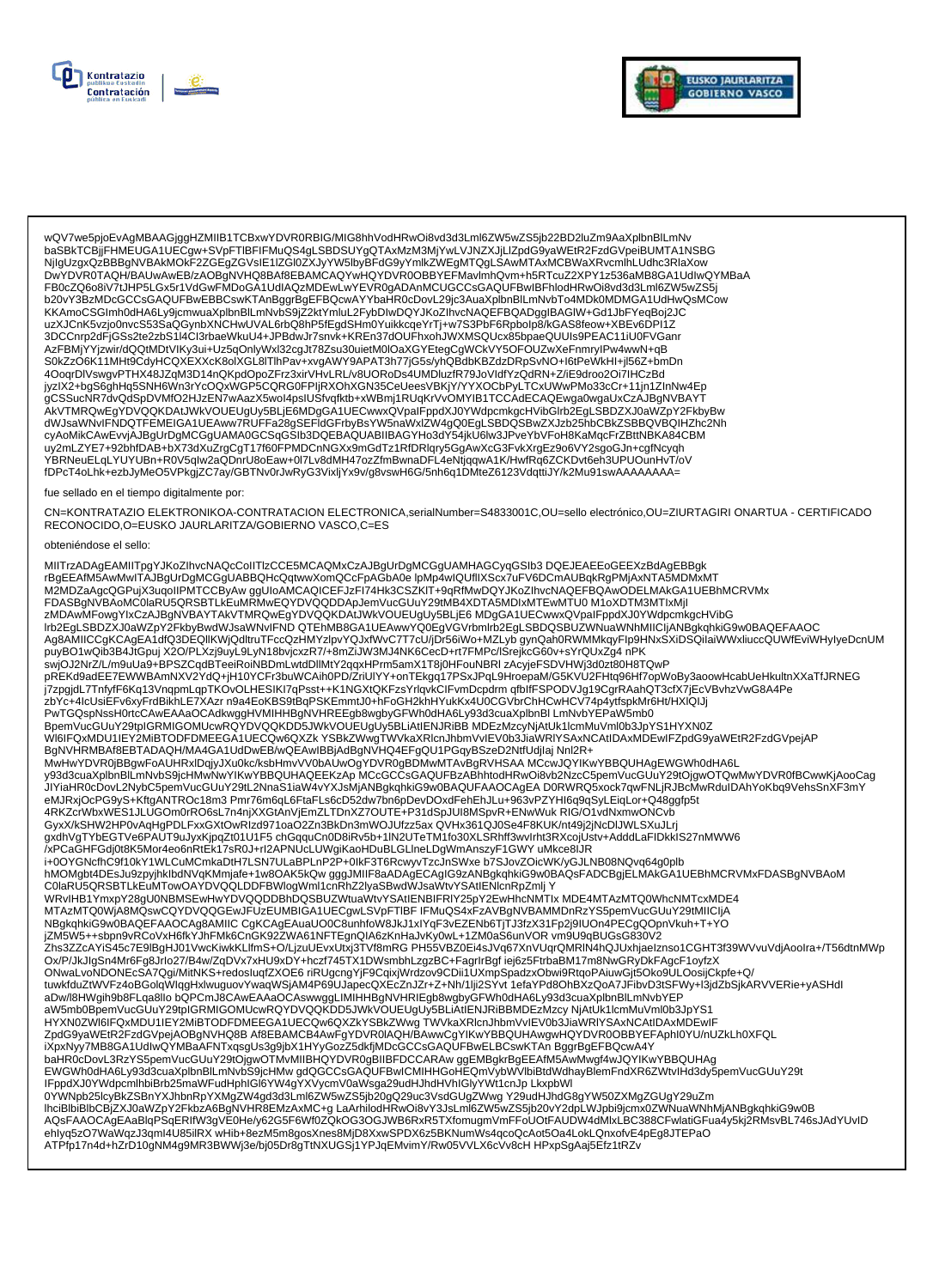



1o1C0Kg2nWFgq0mnDWcpGnyDY7Vlz10CBC40rcWVMxsYg8KMKuA9D6WTwH 5xmFgWGSqy32yb1nzSEhkhaGc3ErjtjwAAHx0W6VY em5cjzHFOvjRhbcjmDiH2vHvg1PoCUcR+UC BMkTA+Y8fjZdOtU+JSxnNYXJX/qKl3k/VeyNLOk8EIOFclIKLTFqkbcMMQnhGpvTJLKXRITp7Ozg 66IVWeS9I07+FqpescLB5yj+pg4Dzc7h5JhedJLVYzf1+6D2UbZbXm8B2D7vnKddyqnnt3eubz9T PkEA8jxklfBdE3hbKIF1vkJMc5QU4kBJT5dp6jxQxa0eQGfO2kMyENIt9UNg<br>5Qwd3O5IgMSa2h1v CIJBPYN0DFlxggPYMIID1AIBATCBiTCBgjELMAkGA1UEBhMCRVMxFDASBgNVBAoMC0l owOAYDVQQLDDFBWlogWml1cnRhZ2lyaSBwdWJsaWtvYSAtIENlcnRpZmljYWRvlHB1Ymxp Y28gU0NBMSEwHwYDVQQDDBhDQSBUZ WtuaWtvYSAtIENBIFRIY25pY2ECAgb3MAkGBSsOAwIaBQCg ggEjMBoGCSqGSIb3DQEJAzENBgsqhkiG9w0BCRABBDAcBgkqhkiG9w0BCQUxDxcNMTUwOTAzMTEz NjA2WjAjBgkqhkiG9w0BCQQxFgQU5wDfKj8og1nyLly4oLFHCTuTtWgwgcEGCyqGSlb3DQEJEAIM MYGxMIGuMIGrMIGoBBQnS24V7n6zm9xCX2rc1N+E0bba9jCB<br>jzCBiKSBhTCBgjELMAkGA1UEBhMCRVMxFDASBgNVBAoMC0laRU5QRSBTLkEuMTowOAYDVQQLDDFBWlogWml1cnRhZ2lyaSBw - CALINGTRIP AND THE MANUSCRIP AND THE SERVICE OF THE MANUSCRIP OF THE MANUSCRIP AND THE SAMPLE OF THE SAMPLE OF SALE SAMPLE OF SAMPLE OF SALE SAMPLE OF SAMPLE OF SAMPLE OF SAMPLE OF SAMPLE OF SAMPLE OF SAMPLE OF SAMPLE OF mod7zyFjYYgZ2Qza6K6y6tj9g27CS9fXL7sbsToDyJHQNLjjPFB+qmTKcC9yAATsflW9Z5OQ3+uaxTwmReSh5mXCCZpExKC6+86fJhdHanyOq+YZ l54btKcwnf+nFNwdfMXlbUT8UpswlBTf3oXwTof8RYzbOTMlqSMOBezkm5el40+DjsUAjvxZwcvn 37acJ7yeE8x9G4wCe0Q1PfplFYXeeOLlzXYq4e66oZ18l5teS7mC3QUT3Lp jQ484lGrazG0/So6Y oA27LDMldJM/vMl5yvwGTHr9YVv5UKmdXSMGswX/lBp0TsngYBOHVE7tBc7+lldXHb+gkBgK15XO otuus 1zBirolbrk2eDDDSNdKoHllk2H7t8bbdRoHWdrpnns9uILr9D+EtDMrivhEzyqrtr86h9lq jhVog5bzeO1TuIWvrYFSwCwGMn8q YoBotKItJ2t4Eq3nfdLF8EvTW2/cS211qVBa/9EEjE6LkPKI 4hmIQPKjdERp1TfihSu/YNvjoVkTkM2t+mvWid5xQhhQ+s/XbA0OxnwtGouS79QZ3ZHPVy7U4n2t jsMVAkhBK8MJX8ua8W/kvknVSftFs6Y5ycNd

## Kontratuaren iragarkia, gaztelaniaz eta eskaraz, izenburuekin:

Desarrollo de dos proyectos de movilidad europea con dos grupos de jóvenes porpuestos por la adjudicataria dentro del programa TLN - Mobility

TLN-Mobility programan desabantaila egoerako gazteekiko higikortasun europarreko bi proiektuko garapena adjudikaziodunak proposatutako

Euskadi.eus webgunean argitaratzen da data honetatik:

### 2015-09-03 13:36:06

### web hauen helbideetan:

http://www.contratacion.euskadi.eus/contenidos/anuncio contratacion/expjaso4935/es doc/es arch expja so4935.html

http://www.contratacion.euskadi.eus/contenidos/anuncio\_contratacion/expjaso4935/eu\_doc/eu\_arch\_expja so4935.html

#### Informazio gehiago:

Bi dokumentuen (euskara eta gaztelania) laburpen digitala (hash SHA-1, 64 oinarriarekin), erantsitako fitxategiekin:

MIAGCSqGSIb3DQEHAqCAMIACAQExCzAJBgUrDgMCGgUAMIAGCSqGSIb3DQEHAQAAoIIQGTCCCM4wgga2oAMCAQICAwEvvjANBgkq hkiG9w0BAQUFADCBpTELMAkGA1UEBhMCRVMxFDASBgNVBAoMC0laRU5QRSBTLkEuMTowOAYDVQQLDDFBWlogWml1cnRhZ2lyaSBw<br>dWJsaWtvYSAtIENlcnRpZmljYWRvlHB1YmxpY28gU0NBMUQwQgYDVQQDDDtFQUVrbyBIQWV0YWtvlGxhbmdpbGVlbiBDQSAtIENB IENFUIRJRKIDQURPIFJFQ09OT0NJRE8xGzAZBgNVBAsMEnNlbGxvIGVsZWN0csOzbmljbzESMBAGA1UEBRMJUzQ4MzMwMDFDMTow OAYDVQQDDDFLT05UUkFUQVpJTyBFTEVLVFJPTkILT0EtQ09OVFJBVEFDSU9OIEVMRUNUUk9OSUNBMIIBIjANBgkghkiG9w0BAQEF AAOCAQ8AMIIBCgKCAQEAiaMHOsa48o2EVQaydH+HkBab8uMz0mhi6RbUTDPY/wZ1TUOwXxpq32qklPjmdmB9pXmr1DnCbSRglezw jbBl/HViR8ep28zip6Pn+DoyaMTXQO4wQ8sp7yHyGmR13Hh3xsyJhTpi+Z+U9BOAy/DzKl3o2xFNi82mb8FkYN4SZ+b56y38Z1IX Q6HddaQZ90tbmWQp4XA6dERIW4UJZGNrq9QCXN7ZHV08d7vbUPCUaInLt8lGPEUDJJyT/IFwVTgbNEDJjLrK+NM1LauEYvHhiTRi q5LeS+PIn/YT5FvAORqnx2MgmSKAAtH9lOTwnFqoovGb32ykPH0vC0/7HSQp/QIDAQABo4IDzTCCA8kwgccGA1UdEgSBvzCBvIYV aHR0cDovL3d3dy5pemVucGUuY29tgQ9pbmZvQGl6ZW5wZS5jb22kgZEwgY4xRzBFBgNVBAoMPklaRU5QRSBTLkEuIC0gQ0lGlEEw MTMzNzI2MC1STWVyYy5WaXRvcmlhLUdhc3RlaXogVDEwNTUgRjYyIFM4MUMwQQYDVQQJDDpBdmRhIGRlbCBNZWRpdGVycmFuZW8g RXRvcmJpZGVhIDE0IC0gMDEwMTAgVml0b3JpYS1HYXN0ZWleMIHTBgNVHREEgcswgciBEGktYWxkYXIAZWotZ3YuZXOkgbMwgbAx QDA+BglghVQBAwUCAgUMMUtPTIRSQVRBWkIPIEVMRUtUUk9OSUtPQS1DT05UUkFUQUNJT04gRUxFQ1RST05JQ0ExGDAWBglghVQB AwUCAgMMCVM0ODMzMDAxQzEvMC0GCWCFVAEDBQICAgwgRVVTS08gSkFVUkxBUkIUWkEvR09CSUVSTk8gVkFTQ08xITAfBglghVQB AwUCAgEMEnNlbGxvlGVsZWN0csOzbmljbzAdBgNVHSUEFjAUBggrBgEFBQcDAgYIKwYBBQUHAwQwHQYDVR0OBBYEFP31k7AYK9OB zcvNxFl4Pw/1RgejMB8GA1UdlwQYMBaAFMavlmhQvm+h5RTcuZ2XPY1z536aMIIBHQYDVR0gBIIBFDCCARAwggEMBgkrBgEEAfM5<br>BAQwgf4wJQYIKwYBBQUHAgEWGWh0dHA6Ly93d3cuaXplbnBlLmNvbS9jcHMwgdQGCCsGAQUFBwICMIHHGoHEQmVybWVlbiBtdWdh ے میں ہیں کہ ہیں۔ میں استعماد کے مطلب کے استعماد کے استعماد استعماد استعماد استعماد استعماد استعماد استعماد اس<br>Referred to the Same Product of the Same Product of the Same Product of the Same Product of Nural Clip YW19YX YW50ZXMgZGUgY29uZmlhciBlbiBlbCBjZXJ0aWZpY2FkbzA3BggrBgEFBQcBAQQrMCkwJwYlKwYBBQUHMAGGG2h0dHA6Ly9vY3Nw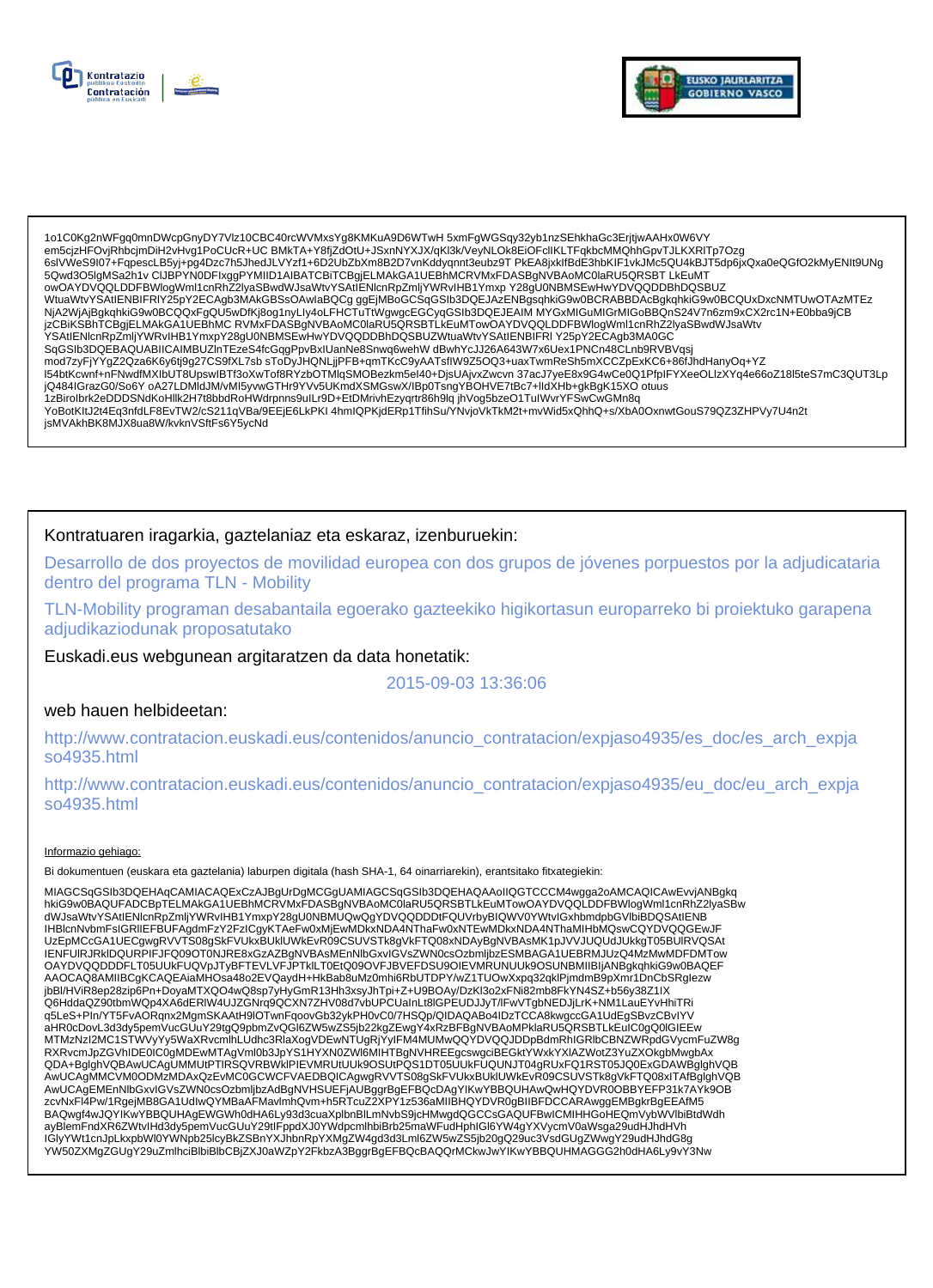



Lml6ZW5wZS5jb206ODA5NDAlBggrBgEFBQcBAwQZMBcwCAYGBACORgEBMAsGBgQAjkYBAwIBDzAOBgNVHQ8BAf8EBAMCBPAwNwYD VR0fBDAwLjAsoCqqKIYmaHR0cDovL2NybC5pemVucGUuY29tL2NnaS1iaW4vY3Jsc2NhcjIwDQYJKoZIhvcNAQEFBQADqqIBAErz oDuLFtSAxjRQQuRYjPZfC/UPXuY1UdO/ytWs40Py1L3DDHSb8AlpvfMFyjxq++PopPO9+B9MSctpdepvLSMjPwLbf+GYWJ15eJqT ytLifuGZEKHzS/q2dS5Kkqjh/6TY0HTTOTNrOvF00mxZHNkBCBntRnzT/Wfso0ClGJdBQVHVVle43OD7YVGMhClDq7iKaPfHud07 THfyvfrNKqRwdLY73zVgxEV48HTWU8JFsdhXUvbAfY/9p88Ee4vuaMbwR40gcE06Xakf8/ZRq8KRSMi+tdkt/CYxtZucZgxAHU1k l+mKhWg0E4SY+w0m+sFVricUixZsXC6ZpzBGhWK/96uTjzGEK6k24zpuoy15eZOCr4KamOnsmj52DnxwmzHKFUBSsC2IFwVzzffv g7hlaEJc+pQKfF4aeJF9nYUIMWM+zRwwa+QXI1uSx2LGQkiMgT3g2xGuzojEXdXlcPZ/HsKx4pP81u3ZulrjilTJxhhvgYk+CTOs<br>lptF5GePD1XaJWzHxR4iQgql6lsNVUFa+j3NdnUTbeGkGBetbbmMtwmVot5HlcJ1f+c29MYxP1uSkaNtukHxca28xGRPqHdMKH09 ры эсле с главующимся и стандительно постоянно постоянно с постании и постоянно постоянно постояния и поминител<br>По дель с постоянно постоянно постоянно постоянно постоянно с с постоянно постоянно постоянно постоянно пост BAMMCkl6ZW5wZS5jb20wHhcNMDkwMjI0MDgwMzI5WhcNMzcxMjEyMjMwMDAwWjCBpTELMAkGA1UEBhMCRVMxFDASBgNVBAoMC0la RU5QRSBTLkEuMTowOAYDVQQLDDFBWlogWml1cnRhZ2lyaSBwdWJsaWtvYSAtlENIcnRpZmljYWRvIHB1YmxpY28gU0NBMUQwQgYD VQQDDDtFQUVrbyBIQWV0YWtvlGxhbmdpbGVIbiBDQSAtIENBIHBIcnNvbmFsIGRIIEFBUFAgdmFzY2FzICgyKTCCAiIwDQYJKoZI hvcNAQEBBQADggIPADCCAgoCggIBANXwe264IBTyy2sVkcKo+TsXbNluOnMeF1MmOhD5UcAg16LX1taZOYz3R6GXONAqzLa8aAtP Inp94mnHrzunpo1i8xb+C+2uS+DJN3RNAmf/E7r1VhxTCsKuID7NPhBI1Ep9Luin1w7+2fVKamHci+UvHJ/kxhwMdfKLHk9hrEN/ yPhAnwB4DHmVA1QyfquGrm0LxDHjggO9fo8iGrE+TS1eMlZtUVZel7BEM2EtiefNAjiR4Nar4HBTACKfSPHw+SUiu7m32kNOtoxW y i insume=u\_univs.ruxpuc.mnoster insultants.ruxpus.ruxpus.ruxpus.ruxpus.ruxpus.ruxpus.ruxpus.ruxpus.ruxpus.rux<br>https://www.scienter.ruxpus.ruxpus.ruxpus.ruxpus.ruxpus.ruxpus.ruxpus.ruxpus.ruxpus.ruxpus.ruxpus.ruxpus.ruxp rksA8d04J3zwY0WDTxw5CnKLdLdMSbrA7uW8z3XNcNDCMcfwRihCNpfKXwBo/Q+sEjYfMkEY2e9pGA4jiTMnrvmwsivLqEAXQTFW Mk/2ooYhJmfCnDKcDGWsAVvk2UrqHYhQ7sM87yIZPVzwLES71U6nmbh0JRSSgN+C5F8DqGRSbNTIW72PVU+kA3ZfvAYH/gJ9/Kup wQV7we5pjoEvAgMBAAGjggHZMIIB1TCBxwYDVR0RBIG/MIG8hhVodHRwOi8vď3d3Lml6ZW5wZS5jb22BD2luZm9AaXplbnBIĽmNv baSBkTCBjjFHMEUGA1UECgw+SVpFTIBFIFMuQS4gLSBDSUYgQTAxMzM3MjYwLVJNZXJjLlZpdG9yaWEtR2FzdGVpeiBUMTA1NSBG NilgUzgxQzBBBgNVBAkMOKF2ZGEgZGVsIE1IZGl0ZXJyYW5lbyBFdG9yYmlkZWEgMTQgLSAwMTAxMCBWaXRvcmlhLUdhc3RlaXow<br>DwYDVR0TAQH/BAUwAwEB/zAOBgNVHQ8BAf8EBAMCAQYwHQYDVR0OBBYEFMavlmhQvm+h5RTcuZ2XPY1z536aMB8GA1UdlwQYMBaA KKAmoCSGImh0dHA6Ly9jcmwuaXplbnBlLmNvbS9jZ2ktYmluL2FybDIwDQYJKoZIhvcNAQEFBQADggIBAGIW+Gd1JbFYeqBoj2JC uzXJCnK5vzjo0nvcS53SaQGynbXNCHwUVAL6rbQ8hP5fEgdSHm0YuikkcqeYrTj+w7S3PbF6Rpbolp8/kGAS8feow+XBEv6DPI1Z 3DCCnrp2dFjGSs2te2zbS1I4Cl3rbaeWkuU4+JPBdwJr7snvk+KREn37dOUFhxonJWXMSQUcx85bpaeQUUIs9PEAC11iU0FVGanr AzFBMjYYjzwir/dQQtMDtVIKy3ui+Uz5qOnlyWxl32cgJt78Zsu30uietM0lOaXGYEtegCgWCkVY5OFOUZwXeFnmryIPw4wwN+qB S0kZzO6K11MHt9CdyHCQXEXXcK8olXGL8lTlhPav+xvgAWY9APAT3h77jG5s/yhQBdbKBZdzDRpSvNO+l6tPeWkHl+jl56Z+bmDn<br>4OoqrDlVswgvPTHX48JZqM3D14nQKpdOpoZFrz3xirVHvLRL/v8UORoDs4UMDluzfR79JoVldfYzQdRN+Z/iE9droo2Oi7lHCzBd 400qrDrvswgvr Tnx460zqrw5D14iiQrxDp2CDRC0FPliRXOhXGN35CeUeesVBKjY/YYXOCbPyLTCxUWwPMo33cCr+11jn1ZInNw4Ep<br>hyzIX2+bgS6ghHq5SNH6Wn3rYcOQxWGP5CQRG0FPIjRXOhXGN35CeUeesVBKjY/YYXOCbPyLTCxUWwPMo33cCr+11jn1ZInNw4Ep<br>gCSSucNR7dvQdSpDV cyAoMikCAwEvvjAJBgUrDgMCGgUAMA0GCSqGŠIb3DQEBAQUABIIBAGYHo3dY54jkU6lw3JPveYbVFoH8KaMqcFrZBttNBKA84CBM uy2mLZYE7+92bhfDAB+bX73dXuZrgCgT17f60FPMDCnNGXx9mGdTz1RfDRlqry5GgAwXcG3FvkXrgEz9o6VY2sgoGJn+cgfNcyqh YBRNeuELqLYUYUBn+R0V5qlw2aQDnrU8oEaw+0l7Lv8dMH47ozZfmBwnaDFL4eNtjqqwA1K/HwfRq6ZCKDvt6eh3UPUOunHvT/oV<br>fDPcT4oLhk+ezbJyMeO5VPkgjZC7ay/GBTNv0rJwRyG3VixljYx9v/g8vswH6G/5nh6q1DMteZ6123VdqttiJY/k2Mu91swAAAAAAAA=

#### denboran digitalki zigilatu zuena:

CN=KONTRATAZIO ELEKTRONIKOA-CONTRATACION ELECTRONICA,serialNumber=S4833001C,OU=sello electrónico,OU=ZIURTAGIRI ONARTUA - CERTIFICADO RECONOCIDO, O=EUSKO JAURLARITZA/GOBIERNO VASCO, C=ES

#### zigilua lortzen:

MIITrzADAgEAMIITpgYJKoZIhvcNAQcCoIITIzCCE5MCAQMxCzAJBgUrDgMCGgUAMHAGCyqGSIb3 DQEJEAEEoGEEXzBdAgEBBgk<br>rBgEEAfM5AwMwITAJBgUrDgMCGgUABBQHcQqtwwXomQCcFpAGbA0e IpMp4wIQUfIIXScx7uFV6DCmAUBqkRgPMjAxNTA5MDMxMT M2MDZaAgcQGPujX3uqoIIPMTCCByAw ggUIoAMCAQICEFJzFI74Hk3CSZKIT+9qRfMwDQYJKoZIhvcNAQEFBQAwODELMAkGA1UEBhMCRVMx FDASBgNVBAoMC0laRU5QRSBTLKEuMRMwEQYDVQQDDApJemVucGUuY29tMB4XDTA5MDIxMTEwMTU0 M1oXDTM3MTIxMjI zMDAwMFowgYIxCzAJBgNVBAYTAkVTMRQwEgYDVQQKDAtJWkVOUEUgUy5BLjE6 MDgGA1UECwwxQVpaIFppdXJ0YWdpcmkgcHVibG Irb2EgLSBDZXJ0aWZpY2FkbyBwdWJsaWNvIFNDQTEhMB8GA1UEAwwYQ0EgVGVrbmlrb2EgLSBDQSBUZWNuaWNhMIICIjANBgkqhkiG9w0BAQEFAAOC Ag8AMIICCgKCAgEA1dfQ3DEQIIKWjQdltruTFccQzHMYzlpvYQJxfWvC7T7cU/jDr56iWo+MZLyb gynQah0RWMMkqyFlp9HNxSXiDSQilaiWWxliuccQUWfEviWHylyeDcnUM<br>https://www.html/https://www.characterity.com/intervention/intervention/intervention/in ka/jOJ2NrZ/L/m9uUa9+BPSZCqdBTeeiRoiNBDmLwtdDllMtY2qqxHPrm5amX1T8j0HFouNBRI zAcyjeFSDVHWj3d0zt80H8TQwP<br>pREKd9adEE7EWWBAmNXV2YdQ+jH10YCFr3buWCAih0PD/ZriUlYY+onTEkgq17PSxJPqL9HroepaM/G5KVU2FHtq96Hf7opWoBy3aoowHcabUeHkultnXX j7zpgjdL7TnfyfF6Kq13VnqpmLqpTKOvOLHESIKI7qPsst++K1NGXtQKFzsYrlqvkClFvmDcpdrm qfblfFSPODVJg19CgrRAahQT3cfX7jEcVBvhzVwG8A4Pe .<br>zbYc+4lcUsiEFv6xyFrdBikhLE7XAzr n9a4EoKBS9tBqPSKEmmtJ0+hFoGH2khHYukKx4U0CGVbrChHCwHCV74p4ytfspkMr6Ht/HXIQIJj PwTGQspNssH0rtcCAwEAAaOCAdkwggHVMIHHBgNVHREEgb8wgbyGFWh0dHA6Ly93d3cuaXplbnBl LmNvbYEPaW5mb0 BpemVucGUuY29tpIGRMIGOMUcwRQYDVQQKDD5JWkVOUEUgUy5BLiAtIENJRiBB MDEzMzcyNjAtUk1lcmMuVml0b3JpYS1HYXN0Z PODICIONAL ARTICLO AND DESCRIPTION OF A CONTROL AND CONTROL INTERNATIONAL AND CONTROL INTERNATIONAL AND ENTERT<br>BONY HRIMART BOOT AND ESSAY MONETAIN AND CONTROL INTERNATIONAL AND CONTROL INTERNATIONAL ARTICLOGY AND ENTERT<br>B — минименовые состоиния и поддержить поддержить поддержить поддержить поддержить поддержить поддержить поддержи<br>- узадасиаХрibnBiLmNvbS9jcHMwNwYIKwYBBQUHAQEEKzAp MCcGCCsGAQUFBzABhhtodHRwOi8vb2NzcC5pemVucGUuY29tOjgwOTQwMw .<br>JIYiaHR0cDovL2NybC5pemVucGUuY29tL2NnaS1iaW4vYXJsMjANBgkqhkiG9w0BAQUFAAOCAgEA D0RWRQ5xock7qwFNLjRJBcMwRduIDAhYoKbq9VehsSnXF3mY eMJRxjOcPG9yS+KftgANTROc18m3 Pmr76m6qL6FtaFLs6cD52dw7bn6pDevDOxdFehEhJLu+963vPZYHl6q9qSyLEiqLor+Q48ggfp5t 4RKZcrWbxWES1JLUGOm0rRO6sL7n4njXXGtAnVjEmZLTDnXZ7OUTE+P31dSpJUI8MSpvR+ENwWuk RIG/O1vdNxmwONCvb GyxX/kSHW2HP0vAqHgPDLFxxGXtOwRlzd971oaO2Zn3BkDn3mWOJUfzz5ax QVHx361QJ0Se4F8KUK/nt49j2jNcDIJWLSXuJLrj 9x/hVgTYbEGTVe6PAUT9uJyxKjpqZt01U1F5 chGqquCn0D8iRv5b+1IN2UTeTM1fo30XLSRhff3wvIrht3RXcojUstv+AdddLaFIDkkIS27nMWW6<br>/xPCaGHFGdj0t8K5Mor4eo6nRtEk17sR0J+rl2APNUcLUWgiKaoHDuBLGLIneLDgWmAnszyF1GWY uMkce8IJR i+0OYGNcfhC9f10kY1WLCuMCmkaDtH7LSN7ULaBPLnP2P+0lkF3T6RcwyvTzcJnSWxe b7SJovZOicWK/yGJLNB08NQvq64g0plb hMOMgbt4DEsJu9zpyjhklbdNVqKMmjafe+1w8OAK5kQw gggJMIIF8aADAgECAgIG9zANBgkqhkiG9w0BAQsFADCBgjELMAKGA1UEBhMCRVMxFDASBgNVBAoM C0laRU5QRSBTLkEuMTowOAYDVQQLDDFBWlogWml1cnRhZ2lyaSBwdWJsaWtvYSAtlENIcnRpZmlj Y WRvIHB1YmxpY28gU0NBMSEwHwYDVQQDDBhDQSBUZWtuaWtvYSAtIENBIFRIY25pY2EwHhcNMTIx MDE4MTAzMTQ0WhcNMTcxMDE4